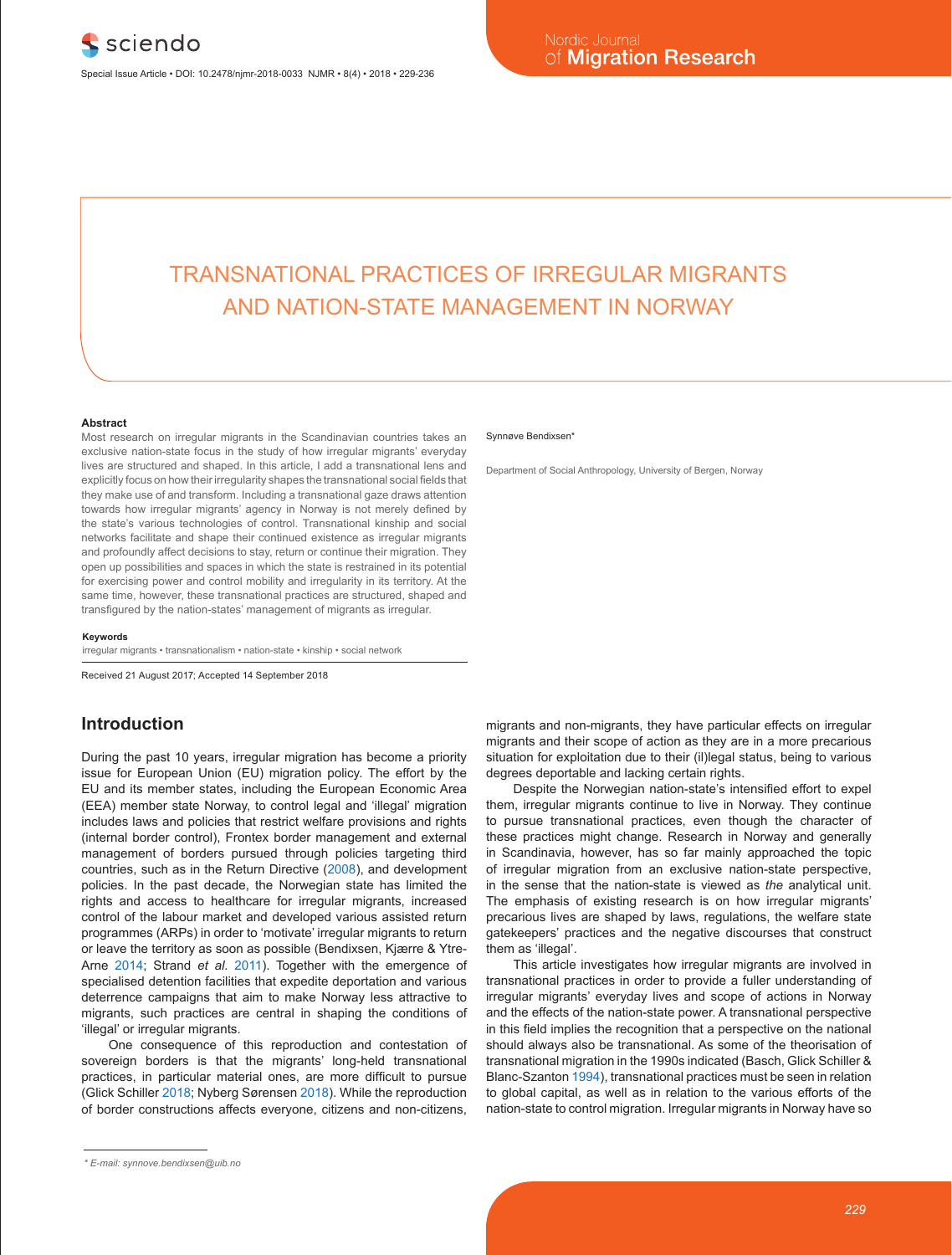far mostly been studied from a 'victim of the state' perspective, which presents irregular migrants as victims of nation-state laws, policies and welfare state institutional mechanism and without much control over their lives or possibilities to improve their situation. While most of these studies to some extent recognise the agency of irregular migrants, their explorations overemphasise the power of the state and ignore how irregular migrants engage in transnational practices. The exclusive nation-state focus also contributes to an analytical polarisation of the national and transnational dimension instead of contributing to a broader understanding of the operations of power. Explorations of the dynamics of irregularity need to take into account national policies and transnational cooperation, links, treaties as well as practices. In this article, I seek to add a transnational perspective by examining the complex configuration of transnational grassroots practices and the nation-state's effort to control and manage irregular migration.

The following three research questions are here central: How are transnational practices shaped by the migrants' irregular status? What role do transnational practices play in the decision to either continue living as an irregular in Norway or to leave? In which ways does exploring the transnational practices of irregular migrants allow us to better understand the state's power, sovereignty and its limitations to control its borders? I draw from interviews and fieldwork with irregular migrants in Oslo and Bergen to answer these questions.

The paper contains three main parts. After a short discussion on method, the first part briefly discusses literature on irregular migration in Scandinavia in order to highlight the gaps in our understanding about the interrelation of irregular migration, transnationalism and the state. The second draws on ethnographic data on the transnational practices of irregular migrants in Norway to provide empirical support to begin addressing this gap. I focus here on transnational kinship and transnational social networks. Although their relevance and strength in everyday life changed over time, these relationships and interactions were of the most important kind among the irregular migrants I interviewed. The final part of the paper links these findings to the question of how the transnational practices of irregular migrants are complexly linked to the power of the state. It suggests how the transnational practices pursued by irregular migrants are affected, constituted and configured by the state.

## **Method and Sample**

The data for this article is derived from fieldwork and interviews with irregular migrants living in Bergen and Oslo, Norway (2011–2014). During this period, I spoke with >80 irregular migrants, around 75% of them male, of various ages and from a variety of ethnic and national backgrounds, including Afghanistan, Iraq, Ethiopia, Eritrea, Somalia, Sri Lanka and the Philippines. Generally, around one-third of the total asylum seekers in Norway are women (see www.udi.no), with gender differences according to the country of origin. Differentiating over time and depending on the country of origin, there is a tendency of a higher acceptance rate among women asylum seekers than men. Consequently, one can expect more men than women to end up as irregular.

Contacts with the irregular migrants were made in various ways: through the Healthcare Centre for Paperless in Oslo, approaching individuals at public demonstrations organised by irregular migrants, through voluntary organisations that were working for irregular migrants' rights as well as through reception centres and individual gatekeepers in ethnic communities. The semi-structured interviews lasted from 1 hour to 3 hours. In focus were questions on their everyday life in Norway, including health, housing, family, economy and social relations. I met with some migrants several times. I also conducted fieldwork with irregular migrants who lived in a tent camp in Oslo city to demonstrate against the Norwegian government. There, I observed and participated in the demonstrators' daily life.

Among the irregular migrants I interviewed, almost all had become irregular migrants as a consequence of having their asylum application rejected and having not left Norway within the given deadline. Some had arrived in Norway alone, while others had arrived with their families. As the asylum process can take a relatively long time, a majority of the migrants had lived in Norway for >2 years before they were categorised as irregular migrants. Those I interviewed had lived in Norway between 1 and 20 years.

Estimates suggest that there are between 10,000 and 58,000 migrants living as irregulars in Norway (*Oslo Economics* 2014). 'Irregular migrant' is not a group-defining term but a legal category that affects people's lives differently. Their legal status may change: migrants may be regularised or also become irregularised due to changes in the law or personal status, i.e. marriage.

The category 'irregular migrant' also includes those who have overstayed their visa or entered the country illegally without a visa. The concept and experience of illegal immigration is multifaceted, experienced differently depending on gender, age, country of origin and ethnicity; it changes over time, and varies from one country to another. Living as an irregular migrant in Norway is different from living as an irregular in the USA or in Southern European countries, because the governments of these states operate differently. In many countries, such as Italy, Germany, France and the UK, irregular migrants are, to a certain extent, unskilled migrants who play an important part in the informal labour market and thus are economically needed but socially undesirable. Ethnographic studies suggest that living as an 'illegal' in an encompassing 'universal' welfare state such as Sweden or Norway is harder than in states with more extended parallel social services (Khosravi 2010). However, within the Norwegian nation-states, being an irregular is also differently composed depending on, for instance, access to social networks and relationships to kin, but it is also shaped by educational background, gender and language skills.

### **The Nation-State Frame of Studies on Irregular Migrants in Scandinavia**

In Norway, as well as in other Scandinavian countries, a high number of studies on irregular migrants take the highly regulated welfare state as the starting point of their research, examining the consequences for irregular migrants' lives and agency resulting from the nation-states' practices of territorial sovereignty (Khosravi 2010; Sager 2011; Sigvardsdottir 2012; Thomsen *et al*. 2010). Notably, some research engages in a policy perspective analysis of irregular migration, examining policy content at national, Scandinavian, European and global levels (Jørgensen 2012; Jørgensen & Meret 2010; Kalm 2010). Here, I briefly discuss approaches to irregular migration that consider the various aspects of irregular migrant's lives, i.e. healthcare, living and working conditions, as well as survival strategies. In these studies, the lives of irregular migrants are analysed in a legally centred state approach, i.e. their authors examine how irregular migrants are excluded in the various Scandinavian societies because they lack rights, and how they have trouble accessing healthcare and welfare state services (Bendixsen,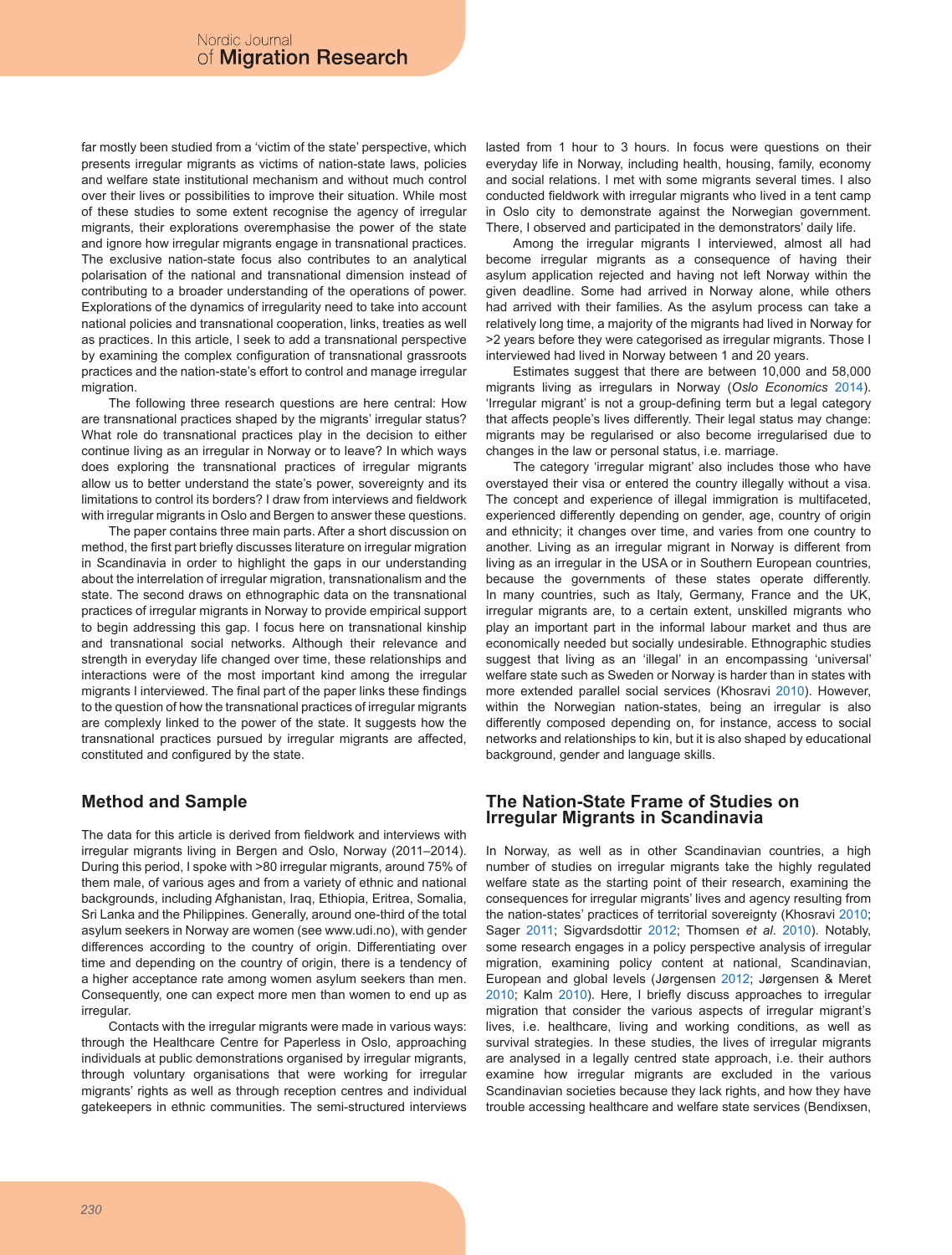Jacobsen & Søvig 2015; Karlsen 2015; Kjærre 2010; Sager 2011; Sigvardsdottir 2012; Thomsen *et al*. 2010).

Several of these scholars make use of the theorisation of the state of exception and the conceptual apparatus of 'bare life' – as developed by Giorgio Agamben (1998) – to cast light on how the excluded position of irregular migrants is a condition that is very much embedded in the modern liberal democracy (Jacobsen 2015; Karlsen 2015; Sager 2011; Sigvardsdottir 2012). These scholars show how the nation-state's way of dealing with irregular migrants living in its territory is entangled with its effort to control the borders and to discourage potential migrants from coming (Bendixsen, Jacobsen & Søvig 2015; Karlsen 2015). In these studies, irregular migrants are considered as precariously included (Karlsen 2015) or simultaneously absent and present (Sigvardsdottir 2012) in the welfare state because of the nation-state's legal and social construction of the irregular migrant.

Research has also discussed how the welfare states' gatekeepers, through restricting access to welfare services, are implicated in internal migration control, as well as in the production and safeguarding of state borders inside the nation-state's territory (Karlsen 2015). The Swedish and the Norwegian welfare states are universalistic, comprehensive and characterised by digitised administrative routines, and, in consequence, these societies are particularly difficult environments in which to be undocumented (Jacobsen 2015; Karlsen 2015; Khosravi 2010; Sigvardsdottir 2012). Scholars have also argued that the close relations between individuals, organisations and the state in Sweden and Norway make it harder to get by for those who are excluded from public welfare state arrangements, partly because there are not many parallel institutions that irregular migrants may use instead of the public services (Karlsen 2015; Khosravi 2010).

These and other studies on irregular migrants in Scandinavia have importantly contributed to denaturalising irregularity and drawn attention to how irregularity is constructed and defined by the nation-states' sovereign power, the law as well as the bureaucratic gatekeepers' practices. They have also explored what it specifically means to be an irregular in a Scandinavian welfare state. Nonetheless, they risk an overemphasis on the power of the nationstate in shaping the irregular migrants' lives and scope of action. While some of these works frame irregularity globally, transnationally and nationally, many of their empirical analyses focus mainly on irregular migrants' experiences in relation to state institutions.

The concept of transnationalism was formulated as going beyond the national lens in its research approach to migration, without denying the power of states on migrants' practices (Basch, Glick Schiller & Blanc-Szanton 1994). It emphasised how migrants are not 'uprooted' but rather embrace belonging and forms of loyalties that are not situated in one localised place that has typically been defined as 'home', thus challenging how we think about the configuration of geographic space and social identity (Basch, Glick Schiller & Blanc-Szanton 1994; Faist, Fauser & Reisenauer 2013; Glick Schiller, Basch, & Szanton Blanc 1995; Koser & Al-Ali 2002). Transnational migrants participate in the production of social fields that transverse geographic, cultural and political borders (Basch, Glick Schiller & Blanc-Szanton 1994: 7). Research on migrants and transnationalism in the 1980s and 1990s did include data on undocumented or irregular migrants and their transnational practices, yet their irregularity was not the focus of the analysis. This must be seen in light of the fact that the conditions of movement have changed: while borders were more porous during the 1990s, migration realities today are characterised by strict border enforcement and migration

policies, changing the conditions of transnational lives (Glick Schiller 2018; Nyberg Sørensen 2018). Migration control has expanded and become more intensive, and there is an increase in the use of deportation, detention, deterrence and returns in Europe and the USA. Yet, one should not overemphasise the extent to which EU migration controls migrants' ways of moving (Andersson 2014; Papadopoulos, Stephenson & Tsianos, 2008). How to be mobile spreads rapidly through social media (Bloch, Sigona & Zetter 2014). The digital age has changed both the potential of and the challenges to territorial power, as well as the way in which the various localities between which migrants move are connected. Further, Godfried and Broeders (2009) for instance, have showed how the Dutch state counters irregular migrant's strategies producing a constant struggle, in which irregular migrants and state actors respond to each other with different strategies.

In the next section, I discuss two types of transnational social fields among irregular migrants, which shape their lives as irregular migrants in Norway: 1) *transnational kinship groups;* and 2) *transnational social networks*. Each of these fields is characterised by different ties that bind people together across borders. While the migrants are part of other transnational social fields, such as political ones, I focus on these two types because of their relevance to how irregular migrants manoeuvre their everyday lives in Norway.

### **Transnational Social Fields**

#### *Transnational Kinship Groups*

Past research has suggested how the family can serve as a protector against state policies, facilitating the survival of individuals in a transnational field (Basch, Glick Schiller & Blanc-Szanton 1994), and can also involve the obligations of remittances to or sponsoring of migration of relatives (Rubenstein 1987). Economic transnational practices such as remittances seemed to be relatively uncommon among the rejected asylum seekers I interviewed. The main reason was a lack of income. Many had only informal work (which paid little) or had no work at all, "because it is illegal" and it could hamper their possibility to receive a positive outcome to their regularisation process. Their survival economy was sometimes supplemented by their family members in the country of origin, who supported them financially during their time spent waiting for the outcomes of their asylum procedures, sometimes with the hope that once legalised, they would later be able to pay them back and that once settled, they would send remittances home.

Generally, transnational kinship relations were less about reciprocity and remittances and more about affective and psychological well-being. For most, the intensity, affection and meaning of social interaction with the family changed through the migration process. One male migrant expressed a yearning for his parents and village, explaining as follows: 'But actually, I love the smell of my mother'. This was also the case with many young Iraqi men I interviewed: some returned home through the governmentally funded ARP as organised by the International Organisation of Migration (IOM) when their close relatives were seriously ill, or because they missed their families after a long absence (Strand *et al.* 2011). One Afghan youth, Ghaffar,<sup>1</sup> had lived in Iran since he was a small boy; his parents were now dead, and he had no recollection of Afghanistan. He signed up with ARP because his sister, who lived in Iran, had convinced him that he should return to Afghanistan (which is where the Norwegian state would return him to) and then later travel to Iran to live with her.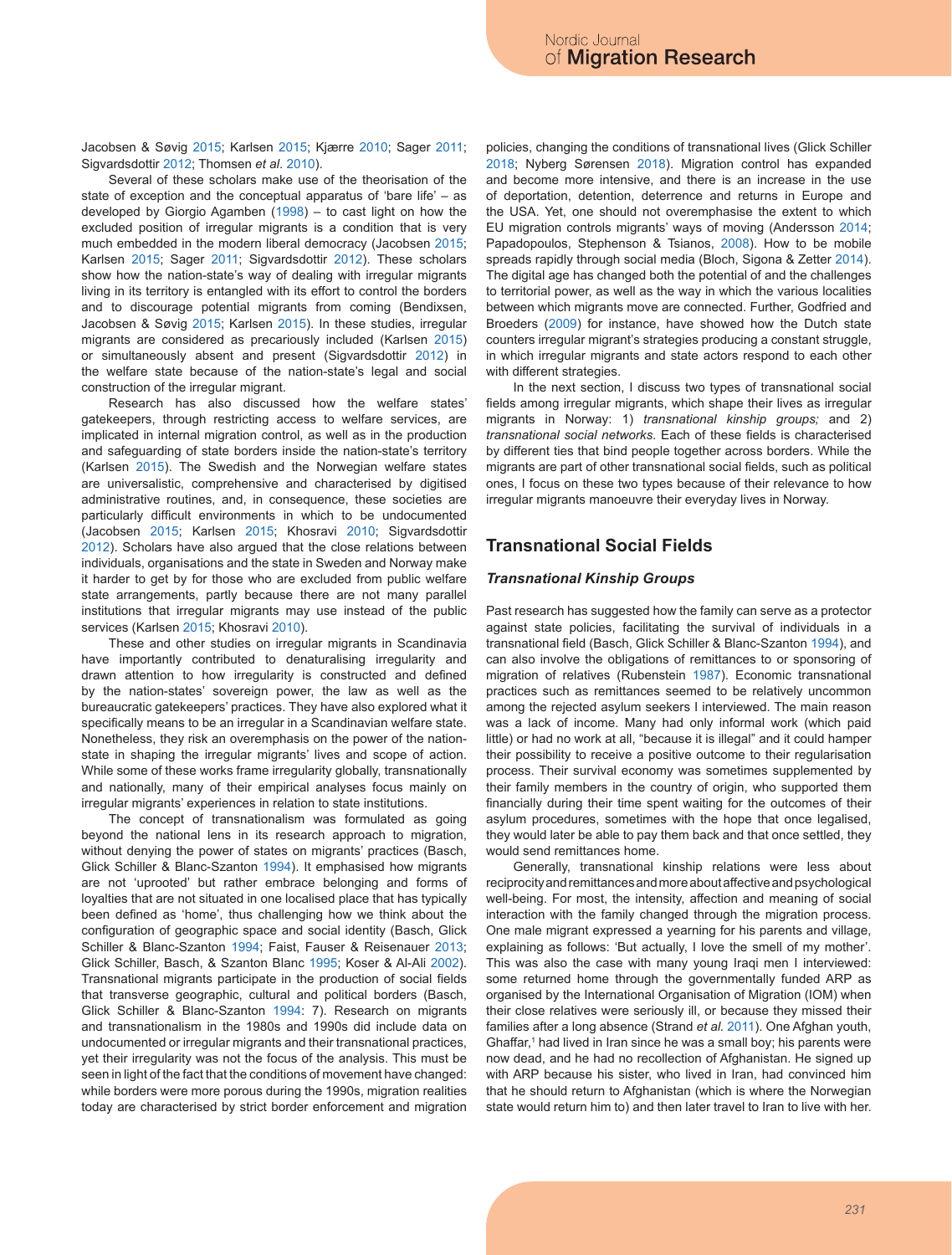"She says they will help me to get married and to find a job there", he explained. To Ghaffar, his family links were his primary source of future orientation and reason to leave Norway, although no money flows existed between them.

Limited or no transnational social interaction with the family could, on the other hand, contribute to a decision to continue living as an irregular instead of returning or leaving Norway. For example, a wife and daughter had become a transnational family because the husband had returned to Russia through ARP. While the wife had planned to follow him with their daughter some weeks later, this plan changed after she lost contact with him in Russia. She worried that he had been arrested and about what would happen to her and her daughter if they returned. The uncertain situation she would face in the home city, in contrast to the daughter's current and future educational possibilities in Norway, contributed finally to the mother withdrawing her ARP application. The lack of knowledge on her husband's whereabouts and lack of transnational interaction with him increased the woman's doubt about returning. She considered living as an irregular migrant as safer than returning.

In the Netherlands, van Meeteren (2012) argues that an irregular migrant's aspirations (to be legalised, to settle or to return with economic investment possibilities) affect the trajectories of social interaction and collaborations in which he or she engages (see also van Meeteren, Engbersen & van San 2009). Strained relationships with family and friends in the country of origin can sometimes explain why migrants continue to live as irregulars, even if their living conditions appear to be less than optimal from the perspective of the host country's residents. In my research, I saw that migrants' aspirations sometimes changed with time, i.e. from seeking regularisation to signing up with ARP after they had lost hope that the government would change their legal status, the waiting time became too overwhelming, something unexpected occurred at home or they missed their families. One irregular migrant from Iraqi Kurdistan decided to return, he explained, because his mother had died 2 years ago, without him being able to see her one last time.

In contrast, irregular migrants who had no aspiration to become legalised but aimed to stay temporarily in order to earn money in Norway and work for upward social mobility in their country of origin were those who supported their families in the country of origin the most – either through sending regular remittances or by saving the money until they returned. For those few I interviewed with no intention of staying in Norway, but whose plan was to return to the family in the home country when they had acquired the necessary financial means for future investment in their country of origin, remittance to family was a key focus of life in Norway. For example, one irregular migrant from the Philippines had decided to sign up with ARP when he had fulfilled his main purpose of migration.<sup>2</sup> He had lived as an irregular migrant in Norway for 18 years, recycling bottles and sending remittances home. Through his one-man entrepreneurship, he had been able to finance his two daughters' university degrees in the Philippines (Bendixsen & Lidén 2017; Lidén 2017). His transnational social relations and obligations had shaped his decision to stay despite the hardship as an irregular migrant. Now he was ready to go back to what he still considered as home – and he expected that because of his extensive remittances, his social position at home would have improved. He could use the assets and education that his children had obtained at home through his work in Norway to improve their class positioning back home. Such a moral economy defined by family values at home (also see Basch, Glick Schiller & Blanc-Szanton 1994; Glick Schiller & Fouron 2001; Olwig 2011) is not only the main reason for leaving the home country

but, in some cases, also an important part of migrants maintaining transnational ties so that they can go back.

Because of their illegal status and position, their opportunities to earn an income were limited to participation in low-paid informal labour. In some cases, this affected the transnational kinship relations. For many their contact with family was mainly affectional. Yet, this emotional contact with the family was also shaped by their irregularity: some avoided explaining their living conditions to family at home, because they were too ashamed or were afraid that their family would dismiss them as lazy or failures. For example, Abdullah, a 30-year-old irregular migrant from Palestine, told me that he limited his phone calls home because he was tired of his mother's constant questioning as to whether he had finally married: "I am the eldest son, so she really wants me to get married. She always says that if I would just marry then she would not be that worried."

Skype and social media were common ways for migrants to contact family or friends in their country of origin. In some instances, migrants' ready access to the Internet did not facilitate transnational family connections: sometimes, family members were difficult to locate due to political persecution or war, while others were afraid that contact would put family members in danger. For Abdullah, the telephone calls home increased stress because he felt he could not live up to his mother's expectations. As the calls did not provide any emotional support, he called home less frequently than his mother would have liked him to. He had also restricted his contact with friends and former co-students on social media (Facebook, etc.) because "they have come so far – work, house, marriage. And I have nothing." As a consequence of his irregular status, his reduced contact with home and friends abroad increased his determination to not return but become legalised in Norway.

Migrants' kinship relations shaped their decision either to continue an irregular life in Norway or another European state, or to return. Transnational kinship relations can take different forms, depending on migrants' future aspirations, economic and structural opportunities, as well as emotional connections. Overall, the content of the transnational kinship ties were shaped by the migrants' particular situation: those who invested in home with the aim of returning engaged more in economic transnational practices, depending on their economic situation in Norway, and those that sought to become legalised saved their meagre income for future survival.

#### *Transnational Social Networks*

The role of social networks as social facilitators and in overcoming the structural constraints of migration (e.g. Bakewell *et al.* 2016), including reducing the costs of migration (e.g. Castells 2010) and their relevance in the decision-making on migration moves (Maroufof 2017), is unquestioned. Transnational social networks (including coethnics as well as non-co-ethnic employers, recruitment agents, etc.) play an important part in irregular migrants' various survival tactics or practices (Bloch, Sigona & Zetter. 2014).

For more than a decade, network analysis has mapped relations of assistance (Lourenco-Lindell 2002), yet research frequently overlooks these networks' complex mechanisms, purposes and limitations (Suter 2012). Structural constraints and internal power relations shape the resources that the various networks can offer, the complex character of social relations (exploitative, frail or supportive) within these networks and the various scopes of action that such networks facilitate (Suter 2012). Due to the irregular migrant's precarious subject position as 'illegal', this also means that the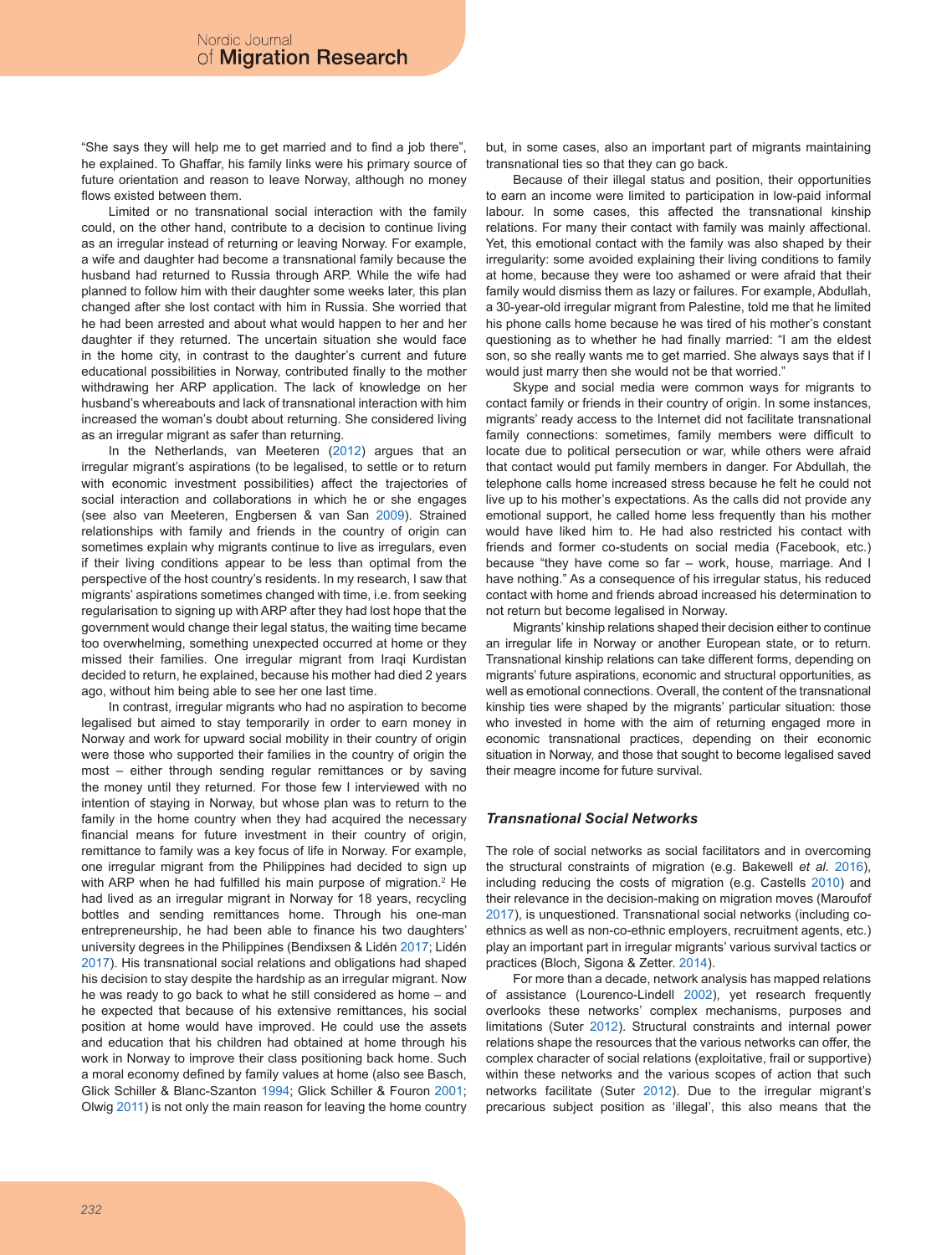access to, as well as the use and potentiality of, a person's social network operates differently compared to those who have regularised their status.

Among the irregular migrants I interviewed, transnational social networks were important during their route to Europe (also see Bloch, Sigona & Zetter 2014), as they provided knowledge about where to apply for asylum, which routes to choose and how to move. For example, a Kurdish friend with a German passport once asked me to post a mobile phone from Norway to Brussels. He had received the mobile phone from a refugee living in a Syrian refugee camp in Iraqi Kurdistan, which he had visited for work-related purposes. The mobile phone was to be addressed to a Kurdish irregular migrant in Brussels who had left Iraq a couple of months earlier but had not wanted to bring his phone along on the dangerous journey.

Social networks also facilitate the mobility of young, irregular male migrants between Schengen countries in order to work or to receive papers in Italy – as this was long regarded as a country where obtaining papers was relatively easy (also see Bloch, Sigona & Zetter 2014). After having coffee with Hasan, for instance, we suddenly bumped into John, who had been in Italy for some paperwork and had then returned to work for a while in Norway. This was possible because of his extended network of friends and acquaintances situated at different locations in the Schengen area. 'Irregularity' is thus also constructed through networks and social movements of migrants – as well as citizens – assembled in Europe, sometimes through explicitly resisting or circumventing border control in nationstates and in the EU. In these networks, knowledge and information, for instance about the possibility to marry an EU or EEA citizen in Sweden and potentially move back to Norway after a period of 2 years as regularised, are widely shared.

Social networks might play a large role in providing information on and access to where to find work and housing. For example, Mongolian migrants had a generally well-established network of people in which family and friends facilitated their access to work, which was cleaning white, upper-middle-class homes in Oslo. The existence of informal labour markets and irregular economic migration to Norway from Mongolia drew on an available labour niche for this group. Such transnational labour recruitment networks, which connect employers and individuals of a particular migrant background, exist in most other European societies (see, e.g. Ambrosini 2013), as well as in the USA among farmers and undocumented farmworkers from Mexico and elsewhere. Through the use of transnational networks, some Mongolians in Norway have been able to circumvent the EU's and the Norwegian state's policies, which have, since the 1970s, complicated the legal entrance of economic migrants from third countries. Having no intention to apply for asylum, individuals in this group tended to return home when they had collected sufficient means, and a relative or friend from Mongolia would replace them. The irregular legal status of these workers shaped their working conditions and rights, made it difficult for them to establish a family while in Oslo and prevented their access to public healthcare.

Many irregular migrants from Iraqi Kurdistan, as another example, had a large range of work opportunities because they had an extensive social network in Oslo upon which they could draw. Their social relations to people in Norway were in some cases shaped by their family and friendship links in their home country. Migrants who re-returned from Iraq to Norway through irregular means (after having first returned through Assisted Return or forced return) again worked, for instance, in a brother's friend's restaurant.

Most migrants had developed a broad social network in the reception centre where they had lived. A social network facilitated to move out of the reception centre, either after having been rejected  $-$  and thus fearing deportation  $-$  or because they wanted to start earning money.<sup>3</sup> I asked one Ethiopian man, Daniat, who was very active in a church community, how he had come to know about this particular religious community. Daniat answered:

It's very normal, you know. When I came to my *mottak* [reception centre], I met a guy. He is from Ethiopia, he's Oromo [an ethnic group that has faced land confiscation from the Ethiopian government], he's a Christian. We just talked to each other. Where are you from? He said: 'I come from Ethiopia.' I asked: Are you Christian? He said: 'I'm a Christian. Yeah.' And then, you know, finally we know each other. And then we tried to pray together in the reception centre. And then when he got 'a positive' [answer], he got out of the reception centre – moved to the city. So we decided to preach the gospel in the town.

Another Ethiopian irregular migrant, Tadesse, moved from the reception centre, after having lived there for 13 months, to Oslo before he had received his negative answer on his application. I asked him:

- Synnøve: And did you know anyone in Oslo? Tadesse: Before me, my friends were here. We had met in the *mottak* [reception centre], we lived in the reception centre at the same time. And they came to Oslo before me to get a job and
- they got a job here. And I came here after that.
- Synnøve: You heard that they had a job?
- Tadesse: Yeah. I heard. And they had a house and I came here to stay with my friends. Also to find a job. And then after I find a job and I rent a house. I just start my life.

As long as the state did not deport them, the role of the social network, which in the case of Tadesse was partly formed in the reception centre, made it possible for many to continue living in Norway. While social networks enabled their lives as irregular migrants in Norway, many still experienced the sovereign border in their everyday lives, e.g. when they would be denied healthcare at the Emergency Care Unit and in terms of their fear of being deported (Bendixsen, Jacobsen & Søvig 2015). Additionally, their irregularity affected the formation of their social network as well as how individuals made friendships and maintained love relationships: some broke up with their girlfriends because "it could never be serious" as they could not marry before they were regularised.<sup>4</sup> Some talked about having to lie to new acquaintances about their irregularity out of shame or of fear that the new friends would stop seeing them. One young Iranian man, Amir, mentioned being thrown out of bars or restaurants at night when out with friends because he did not have a valid ID proving that he was above the age regulations at any place that sold alcohol.

Some migrants argued that their illegal status made others uncomfortable, or expressed that because their asylum application had been rejected, while their friends' had been accepted, the relationships with these individuals had changed; their life directions had taken different paths, which made continued friendship unviable. For example, Abdullah, cited above, emphasised that he did not want to "marry for papers" but for love and had sought to find someone in the mosque who would accept him as a son-in-law. However, although he was highly recognised in that religious social space because of his higher education and pious behaviour (regularly visiting the mosque, praying and fasting during Ramadan, not smoking or drinking), no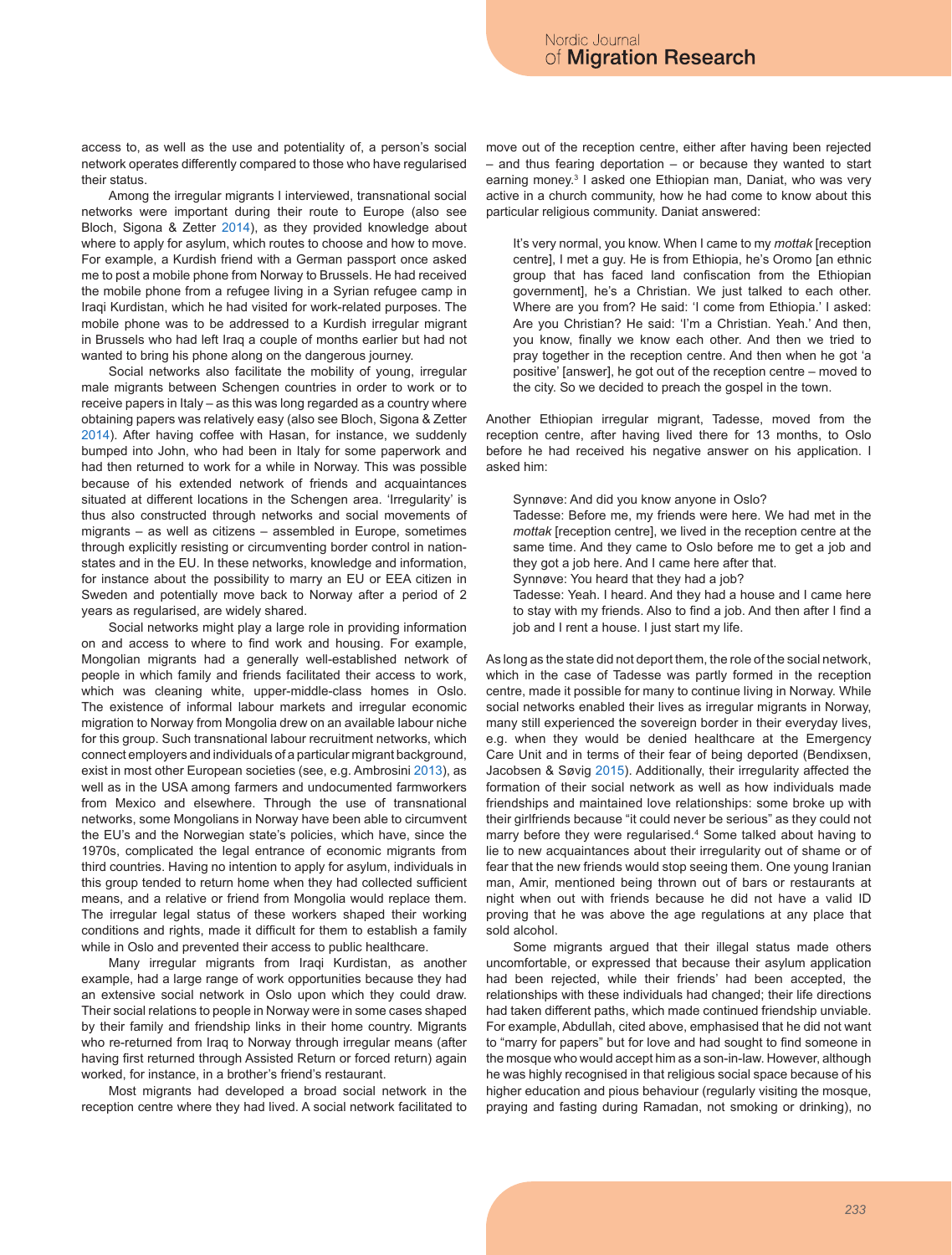one would marry their daughter to him because of his irregular status in Norway, according to him.<sup>5</sup>

A transnational social network defined on the basis of ethnicity not only represented opportunities but could also signify a threat towards irregular migrants' well-being and safety in Norway. Such threat or fear was linked to how that particular network in Norway was connected politically to their original state. For example, many politically active Ethiopians distrusted people in their social and political network, or segments thereof. Being convinced that representatives from the Ethiopian government participated in their protests in Oslo in disguise made several migrants worried, and it added to a lack of trust towards their co-ethnics. One man explained to me:

We know there are many people who work for the Ethiopian authorities here in Oslo. [...] But it is not written on their foreheads, so you have to be careful. We do not know who is. But the Norwegian police and Norwegian authorities have said that the Ethiopian people have spies.

Fear of transnational spies shaped how they behaved towards their co-ethnics in Norway, on decisions to mobilise politically and how they talked about personal issues, including return. This atmosphere of distrust also influenced the decision to not sign up with ARP because they thought other Ethiopians would consider them as spies and not 'real refugees' if they did so.

Consciously avoiding members of their ethnic group, some sought a different social environment, such as a church community or with Norwegian activists, because they felt distrusted or no longer accepted after their asylum application had been rejected. Embracing a social network that consisted of Norwegian citizens also made, for some, their struggle to have their asylum application reassessed and ultimately changed to positive more feasible. In addition to know-how and a social network of citizens, migrants with extensive Norwegian network also came to know Norwegian society better as well as the cultural and social content of what it would mean to be a 'good citizen', which they voiced in public demonstrations against the Norwegian government's treatment of them.

An irregular migrant's dependency on a social network, whether or not these connections were based on shared destiny or mutual benefit, carried with it vulnerabilities should the individual be exploited, sexually or in terms of dangerous and exploitative work by members of their network. My findings support past research that suggest that social relationships and social networks of the same ethnic group do not prevent mistreatment and abuse (see, e.g. Suter 2012). While some of these social networks can be understood as being transnational, others were more nationally oriented (existing inside Norway with few linkages outside that nation-state). Overall, their networks were shaped by the migrants' irregularity. Simultaneously, these networks played great importance in their decision-making in terms of which next step to take, for instance whether to return or continue living as an irregular.

### **The Nexus between Transnational Social Relations and the State**

The practices performed by irregular migrants who risk deportation transcend national boundaries and demonstrate how perspectives on the nation-state must include transnational perspectives. By examining these practices, the limitation of the state to 'motivate' or 'push' migrants out of their territory through various technologies of control at the border, through deportation politics and ARP, as well as through welfare state bureaucrats, become more observable. While forced return is harder to avoid (some seek church asylum in order to avoid deportation, and, so far, the Norwegian government has largely respected this institution by not entering the church with police), it can also be counteracted by re-returning to Norway and finding work in the informal labour market through their kinship group or social network again, as some migrants did. Transnational families and social networks open up possibilities in spaces in which the state is restrained in its potential for exercising power and in its potential to control mobility and irregularity. These practices are neither anti-state nor anti-institutional forms of resistance nor are they necessarily part of negotiating or contesting the nation-state (see Garapich 2016 for a discussion on anti-state resistance through the transnational practices of Polish migrants): a majority of the irregular migrants seek to gain legal permission to stay in the Norwegian state. But as long as they are not granted this permission, transnationalism is a way to get by – to bypass the state's power – through which they are simultaneously becoming embedded in it.

To some extent, transnational practices are ordinary ways of being a family, friend and social person in a migratory situation. In the context of the increased enforcement of border regimes, irregular migrants' use of transnational practices and social networks challenge, directly and indirectly, the state's control of (ir)regularity. Keeping transnational relations through emotional contact, as well as through remittances, is part of many migrants' future plan to, at one point, return. For others, transnational practices are part of everyday survival in a nation-state where they are living illegally. For yet others, their transnational practices are part of an identity politics and facilitate the continuation of the political work that they did before migrating.

The configuration of transnationalism among irregular migrants suggests the role of the state in shaping such ties: ultimately, these are transnational ties that are produced and maintained not despite the state's productive force, but because of it, and the nation-state's governmentality affects their constellation and character. Moreover, these practices are very much situated within the state's configuration of power. Transnational relations as pursued by irregular migrants, be they affective, economic or in terms of access to labour, are shaped by the nation-state's power to define, govern and structure people who are irregular.

# **Conclusion**

This article has examined how mobility, everyday life and return decisions by irregular migrants in Norway are pursued within a complex dynamic of affective, economic and social transnational connections, intersecting conditions both in the country of origin (or a third country) and the country of living. It has emphasised how the lives of irregular migrants and their transnational practices are intrinsically linked to the sovereign power of the nation-state.

Its transnational analytical approach has provided new insights into how irregular migrants' lives and agency are not only shaped by the state's efforts to control migration, but also by the migrants' capacities and opportunities to create or draw on transnational social links and networks. These transnational practices are embedded in the nation-state's technologies of control and governmentality. Irregular migrants' transnational social links and practices suggest how being an irregular migrant is not shaped only by their legal status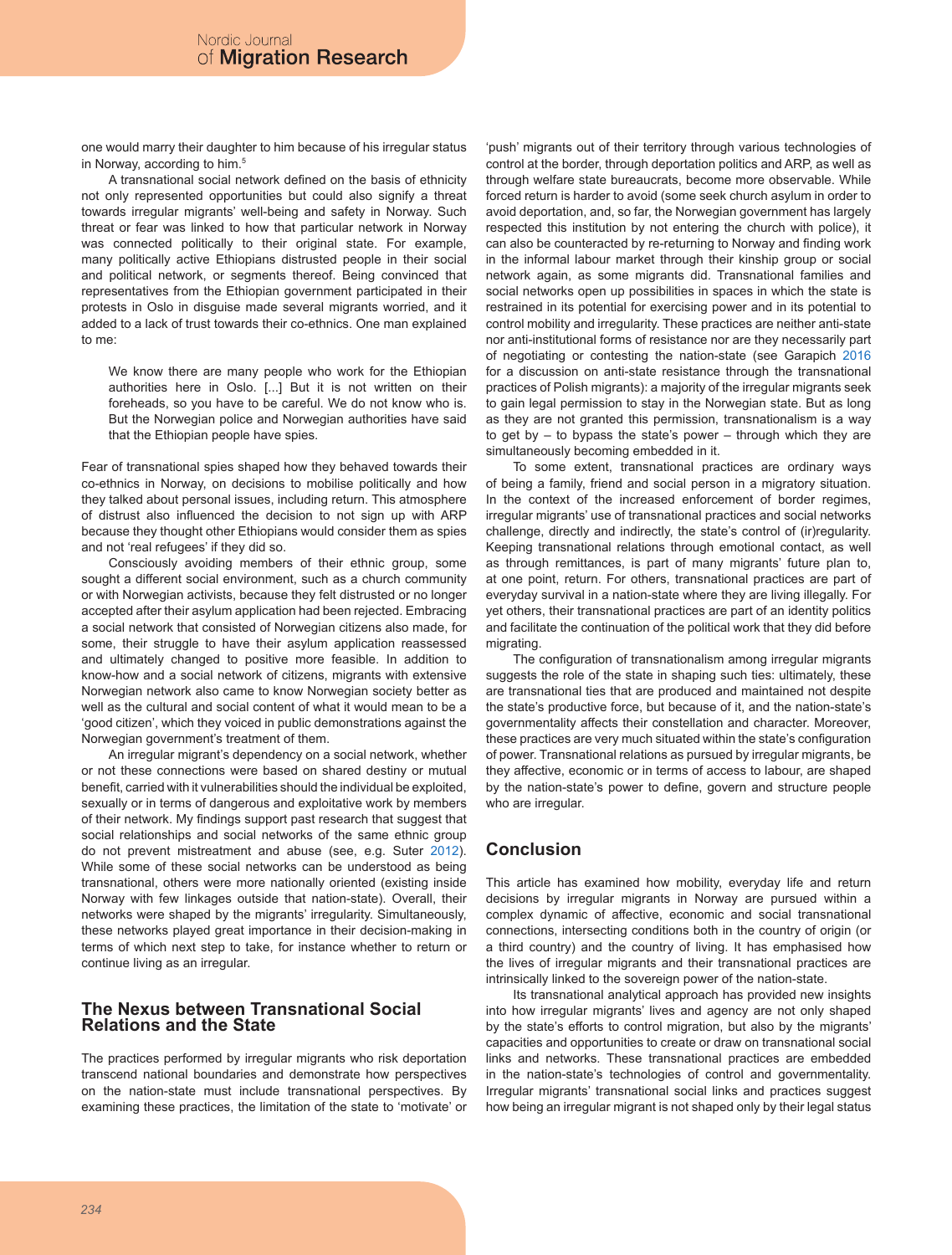or by national policies, programmes and regulations. It suggests the limits of the government to pursue techniques and practices to shape, guide and direct the population's behaviour and actions in a particular direction (Foucault [1978] 1991: 102–103; Foucault [1982] 2000: 341).

The study of transnational practices among irregular migrants should be further pursued considering increasing surveillance and a global migration industry. That said, there is an ethical and moral implication inherent to a transnational approach when it comes to irregular migrants. Considering the politicisation of the transnational paradigm in terms of questions of loyalty, development and security, refugee and migrant regimes, as well as transnational practices (Isotalo 2009), if researchers investigate the maintenance of multiple ties across state borders, such research may be used as arguments against providing asylum to people with such ties, as these ties' mere existence could be used in delegitimising their asylum claims. Being an irregular migrant who pursues transnational practices may be viewed by some actors as counteracting their legitimacy as 'real refugees'. Such a political position ignores that transnational ties can also be about sustaining family relations and getting by – not an indicator that the individual has no need for asylum.

The efforts by the Norwegian state to govern irregular migrants through law, regulations and various policies and political practices (which are also transnational) are challenged, sometimes unintentionally, by migrants' ability to create and pursue transnational practices that change over time. Simultaneously, these transnational practices are configured by the state's effort to prevent the mobility practiced by some people, such as refugees (those fleeing from unliveable conditions). While migrants pursuing transnational

#### **References**

- Agamben, G 1998, *Homo Sacer: Sovereign Power and Bare Life*, Stanford, Stanford University Press.
- Ambrosini, M 2013, *Irregular migration and invisible welfare*, Palgrave Macmillan, New York.
- Andersson, R 2014, *Illegality, Inc.: Clandestine migration and the business of bordering Europe*, University of California Press, Oakland.
- Bakewell, O, Engbersen, G, Fonseca, ML & Horst, C (eds.) 2016, *Beyond networks. Feedback in international migration*, Palgrave Macmillan, New York.
- Basch, L, Glick Schiller, N & Blanc-Szanton, C 1994, *Nations unbound: transnational projects, postcolonial predicaments and deterritorialized nation-states*, Gordon and Breach (Routledge), New York.
- Bendixsen, S, Jacobsen, CM & Søvig, KH (eds.) 2015, *Eksepsjonell velferd? Irregulære migranter i det norske velferdssamfunnet*, [Exceptional welfare? Irregular migrants in the Norwegian welfare society], Gyldendal, Oslo.
- Bendixsen, S & Lidén, H 2017, 'Return to wellbeing? Irregular migrants and assisted return in Norway', in *Return migration and psychosocial wellbeing*, eds. R King & Z Vathi, Routledge, London, pp. 21-38.
- Bendixsen, S, Kjærre, HA & Ytre-Arne, S 2014, *OUT-Reach: informasjon om frivillig retur til irregulære migranter utenfor mottak*, Vol. 2014, Uni Research Rokkansenteret [Report], Bergen, p. 6.
- Bloch, A, Sigona, A & Zetter, R 2014, *Sans Papiers: the social and economic lives of young undocumented migrants*, Pluto Press, London.

activities and networks in Norway and in EU countries can be considered as living their lives in an ordinary way across borders, at the same time, such everyday practices facilitate their continued lives as irregular and are efforts to circumvent the migration apparatus and the capacity of the Norwegian state to regulate its territory. When the state, with significant backing from the supranational EU, creates industries aiming to prevent some people from living ordinary lives, the state simultaneously creates a precarious subject position, which today has become if not naturalised, then at least a politically legitimated condition in the modern liberal democracy.

### **Notes**

- 1. I have changed all names in order to ensure anonymity.
- 2. This interview was conducted by Hilde Lidén as part of project collaboration. See Bendixsen & Lidén (2017) and Lidén (2017).
- 3. Irregular migrants are allowed to live in reception centres. Moving out of the reception centre was also pursued by some because life in the reception centre is very slow and is characterised by waiting, which made some depressed.
- 4. According to the Norwegian Marriage Act §5a, both partners must have legal residence at the time of marriage in order to be able to enter into marriage in Norway.
- 5. He would not be legally allowed to marry in Norway as he was irregular. However, he could marry religiously in a mosque, and he could go to Sweden to marry legally there and, after a specific period of time, legally move back to Norway.
- Castells, M 2010, *The rise of the network society*, Wiley-Blackwell, Oxford.
- Faist, T, Fauser, M & Reisenauer, E 2013, *Transnational migration*, Polity Press, Cambridge.
- Foucault, M [1978] 1991, 'Governmentality', in *The Foucault effect: studies in governmentality*, eds. G Burchell, C Gordon & P Miller, Chicago University Press, Chicago.
- Foucault, M [1982] 2000, 'The subject and power', in *Power: essential works of Foucault 1954-1984*, Vol. 3, ed. J Faubion, Penguin, London.
- Garapich, MP 2016, 'Breaking borders, changing structures – transnationalism of migrants from Poland as anti-state resistance', *Social Identities*, vol. 22, no. 1, pp. 95-111, DOI:10. 1080/13504630.2015.1110360.
- Glick Schiller, N 2018, 'Theorising Transnational Migration In Our Times: A multiscalar temporal perspective', *Nordic Journal of Migration Studies*, vol. 8, no. 4.
- Glick Schiller, N, Basch, L & Szanton Blanc, C 1995, 'From immigrant to transmigrant: theorizing transnational migration', *Anthropological Quarterly*, vol. 68, no. 1, pp. 48-63, DOI:10.2307/3317464.
- Glick Schiller, N & Fouron, G 2001, *George woke up laughing: long distance nationalism and the search for home*, Duke University Press, Durham.
- Godfried, E & Broeders, D 2009, 'The state versus the alien: immigration control and strategies of irregular immigrants', *West European Politics*, vol. 32, no. 5, pp. 867-885, DOI:10.1080/01402380903064713.